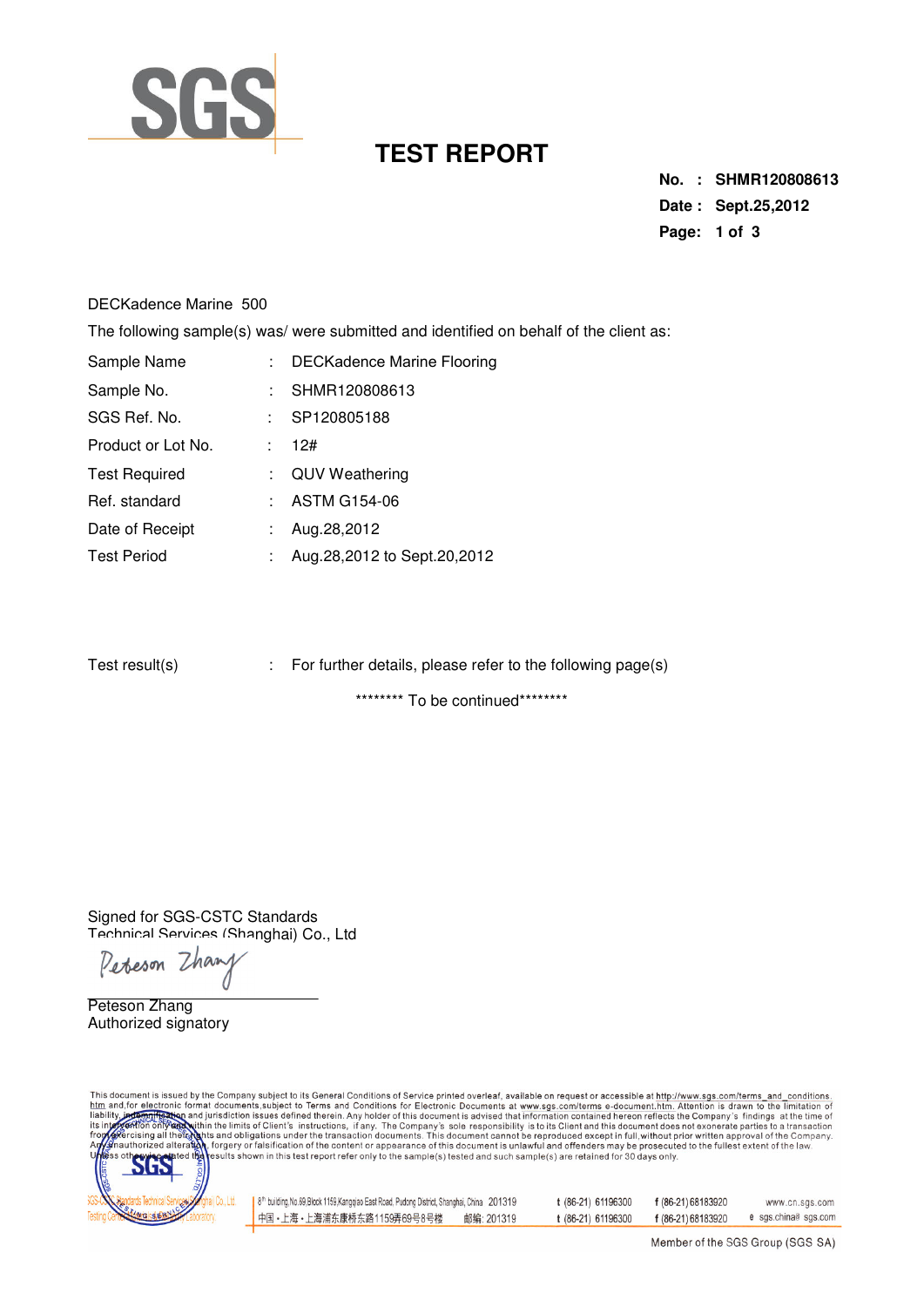

## **TEST REPORT**

**No. : SHMR120808613 Date : Sept.25,2012 Page: 2 of 3** 

Sample Description: White plastic product

Test Condition:

Test Cycle: ASTM G154-06 Cycle 1

Lamp Type: UVA-340

8h UV at (60±3)℃ BPT, 0.89 W/(m<sup>2</sup>•nm) @ 340nm

4h condensation at (50±3)℃ BPT

Exposure duration: 500h

Test Result:

| Time | Grey scale                 |
|------|----------------------------|
| 200h | $4\text{-}5^\mathsf{Note}$ |
| 500h | ANote                      |

Note: According to ISO 105-A02:1993/Cor.2:2005, Grey scale is determined under D65 standard light, grade 5 is the best and grade 1 is the worst.





Original Sample **Before** test

\*\*\*\*\*\*\*\*\* To be continued\*\*\*\*\*\*\*\*\*

This document is issued by the Company subject to its General Conditions of Service printed overleaf, available on request or accessible at http://www.sgs.com/terms\_and\_conditions<br>htm\_and,for electronic format documents,su



| 8 <sup>th</sup> building, No.69, Block 1159, Kangqiao East Road, Pudong District, Shanghai, China 201319 |            | t (86-21) 61196300 | f (86-21) 68183920 | www.cn.sgs.com       |
|----------------------------------------------------------------------------------------------------------|------------|--------------------|--------------------|----------------------|
| ┃中国・上海・上海浦东康桥东路1159弄69号8号楼                                                                               | 邮编: 201319 | t (86-21) 61196300 | f (86-21) 68183920 | e sgs.china@ sgs.com |